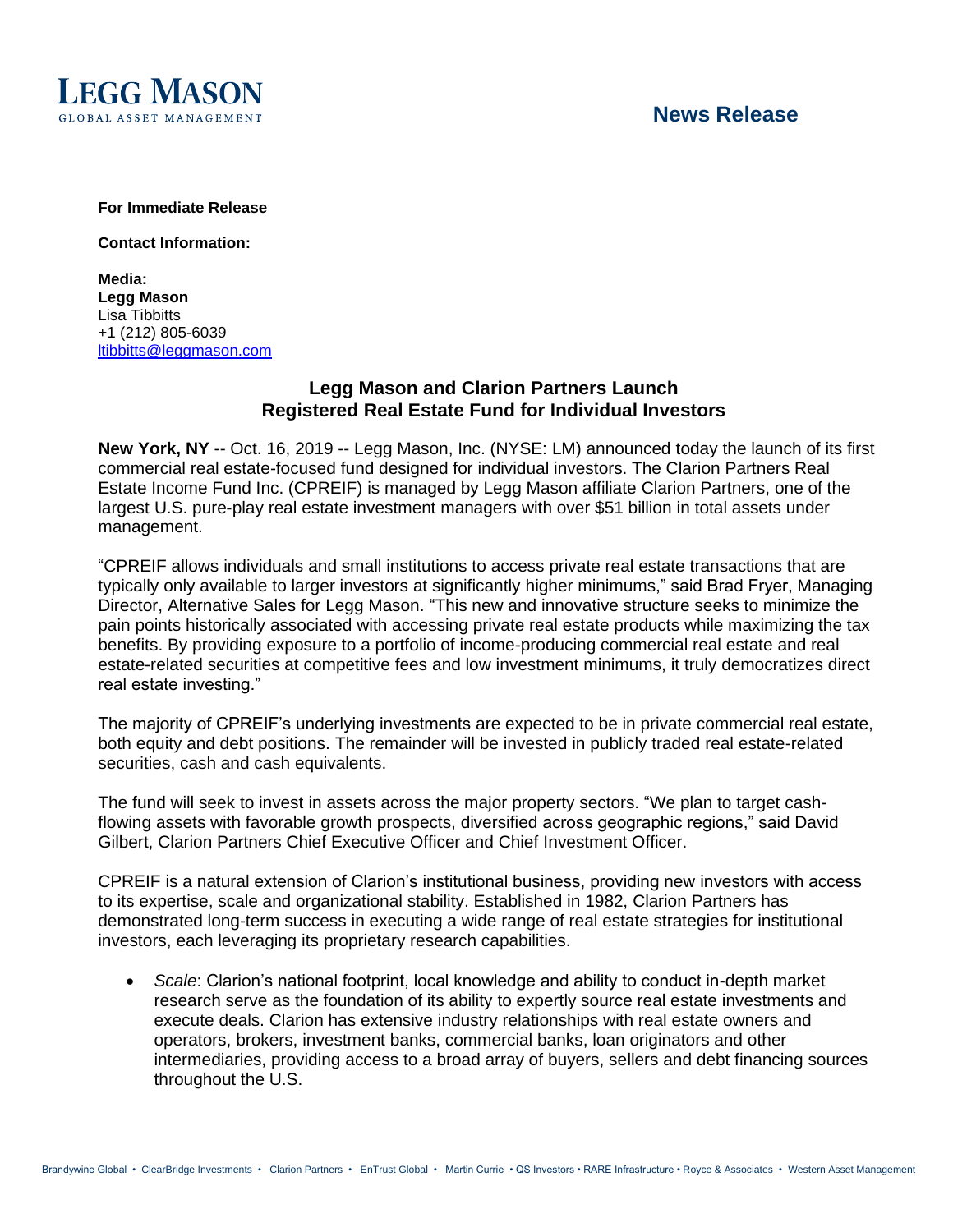

# **News Release**

- *Experience, integrity and credibility*: Clarion has focused exclusively on real estate investing for nearly four decades. Its management team has a proven track record gained over numerous market cycles.
- *Disciplined investment approach*: Clarion Partners' acquisition, asset management and portfolio management processes are anchored in rigorous research. Disciplined collaboration between Clarion Partners' experts enables insights across the firm to be integrated and converted into actionable investment ideas.

Western Asset Management, one of the world's leading global fixed-income managers and another Legg Mason affiliate, will manage the fund's fixed-income investments. These investments will primarily target commercial mortgage-backed securities (CMBS) and residential mortgage-backed securities (RMBS).

Designed primarily for long-term investors who are comfortable with limited liquidity, CPREIF is a nondiversified, closed-end management investment company that continuously offers its common stock. The fund is managed by Legg Mason Partners Fund Advisor (LMPFA), LLC, a wholly-owned subsidiary of Legg Mason, Inc., and is sub-advised by Clarion Partners, an affiliate of LMPFA. Western Asset, an affiliate of LMPFA and Clarion Partners, is the fund's securities sub-adviser. Hard copies of the fund's complete audited financial statements are available free of charge upon request. For more information on CPREIF, go to [www.cpreif.com.](file:///C:/Users/neverts/AppData/Local/Microsoft/Windows/INetCache/Content.Outlook/GCEE07RI/www.cpreif.com)

#### **About Clarion Partners**

Clarion Partners, an SEC registered investment adviser with FCA-authorized and FINRA member affiliates, has been a leading U.S. real estate investment manager for more than 37 years. Headquartered in New York, the firm has offices in major markets throughout the U.S. and Europe. With over \$51 billion in total assets under management, Clarion Partners offers a broad range of both debt and equity real estate strategies across the risk/return spectrum to its more than 350 domestic and international institutional investors. More information is available at [www.clarionpartners.com.](file:///C:/Users/neverts/AppData/Local/Microsoft/Windows/INetCache/Content.Outlook/GCEE07RI/www.clarionpartners.com)

#### **About Western Asset Management**

Western Asset Management is one of the world's leading fixed-income managers. With a focus on long-term fundamental value investing that employs a top-down and bottom-up approach, the firm has nine offices around the globe and deep experience across the range of fixed-income sectors. Founded in 1971, Western Asset has been recognized for an approach emphasizing team management and intensive proprietary research, supported by robust risk management. To learn more about Western Asset, please visit [www.westernasset.com.](http://www.westernasset.com/)

#### **About Legg Mason**

Guided by a mission of Investing to Improve Lives™, Legg Mason helps investors globally achieve better financial outcomes by expanding choice across investment strategies, vehicles and investor access through independent investment managers with diverse expertise in equity, fixed income, alternative and liquidity investments. Legg Mason's assets under management are \$758 billion as of May 31, 2019. To learn more, visit our [website,](http://www.leggmason.com/) our [newsroom,](https://www.leggmason.com/en-us/about/newsroom.html) or follow us on [LinkedIn,](https://www.linkedin.com/company/5232/) [Twitter,](http://www.twitter.com/leggmason) or [Facebook.](http://www.facebook.com/leggmason)

#### **Investment Risks**

The Fund is newly organized, with a limited history of operations. An investment in the Fund involves a considerable amount of risk. The Fund is designed primarily for long-term investors, and an investment in the Fund should be considered illiquid. Shareholders may not be able to sell their shares in the Fund at all or at a favorable price. Fixed income securities involve interest rate, credit, inflation and